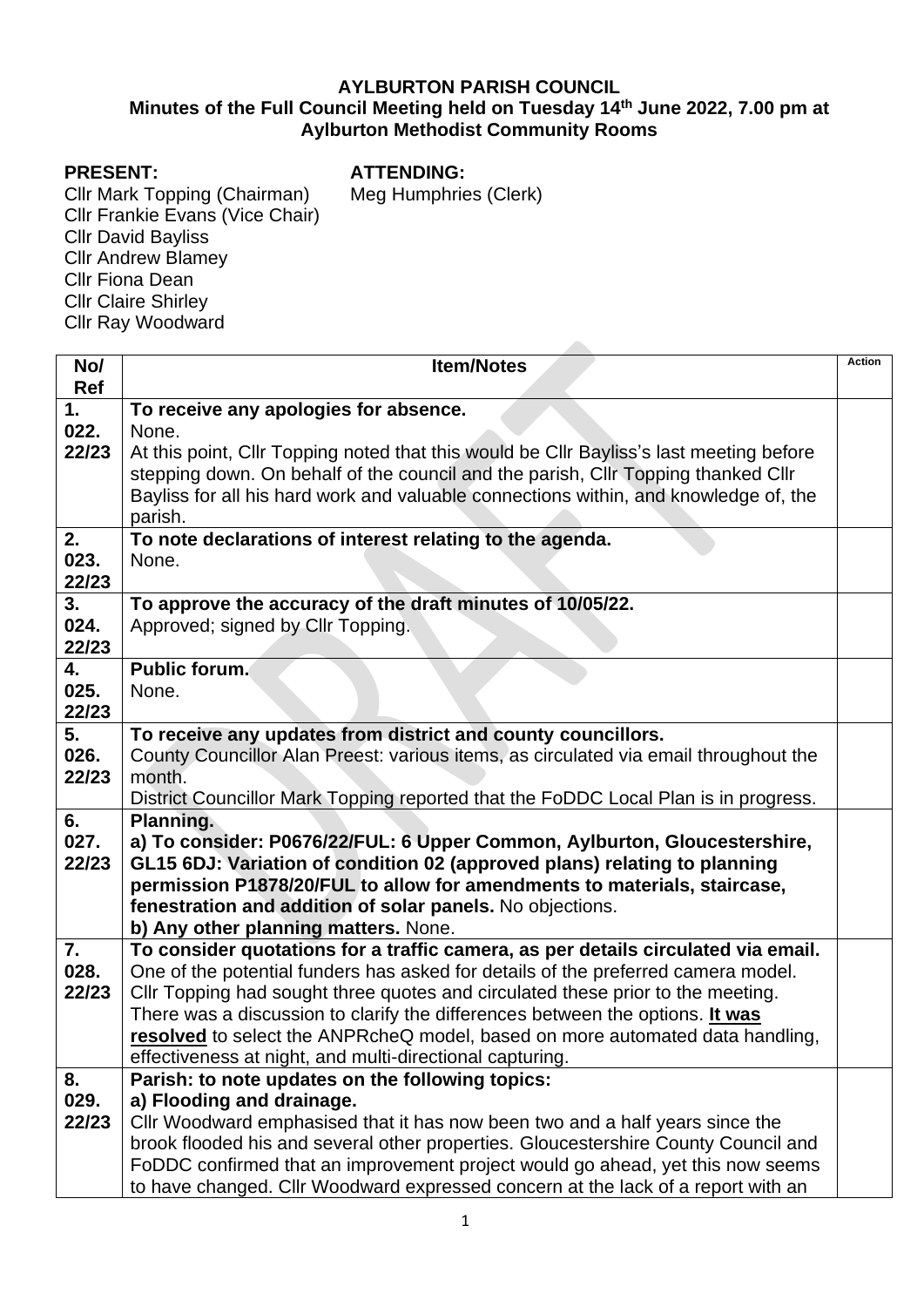| indication of whether the incident is believed to be a freak occurrence or something                                                                                                                                                                                                                                                                                                                                                                                                                                                                                                                                                                                                                                                                                                                                                                                                                                                            |                                     |
|-------------------------------------------------------------------------------------------------------------------------------------------------------------------------------------------------------------------------------------------------------------------------------------------------------------------------------------------------------------------------------------------------------------------------------------------------------------------------------------------------------------------------------------------------------------------------------------------------------------------------------------------------------------------------------------------------------------------------------------------------------------------------------------------------------------------------------------------------------------------------------------------------------------------------------------------------|-------------------------------------|
| that will reoccur. The trash screen ('grid') has been identified as dangerous, yet no<br>replacement has been implemented. Cllr Woodward posited that the flooding<br>officer's approach was 'amateurish'. It was resolved to write a letter to the flooding<br>officers (Joe Baker and Julia Hall), and to copy in Highways (Stuart Budd),<br>highlighting the apparent shortcomings of progress to date and asking for clearer<br>and more detailed information (i.e. a proper report) and stronger action. In his district<br>councillor capacity, Cllr Topping will contact Stuart Budd to suggest a site visit to the<br>culvert, to discuss the trash screen, which is Highways-owned. The Clerk will ask<br>Lydney Park Estate whether they've had any contact with the flooding engineers.<br>b) Highways: to note any updates (see meeting pack).<br>The contents of the meeting pack were noted, with the following additional points | MH/<br><b>RW</b><br><b>MT</b><br>MН |
| being raised.<br>Cllr Evans will check the Upper Common culvert blockages (first item in the<br>$\bullet$<br>meeting pack) to confirm whether jetting has taken place.<br>Cllr Dean reported that some of the worst potholes on Lower Common had<br>$\bullet$<br>recently been repaired.<br>Drain cleaning vehicle has been to Lower Common recently.<br>$\bullet$<br>Highways routine schedule - Clerk to request this again.<br>$\bullet$<br>Cllr Blamey highlighted an old oak tree stump blocking the ditch on Upper<br>Common. Clerk to report this to Highways.<br>c) Public rights of way<br>Cllr Blamey has cleared some nettles from around the entrance to Stockwell Lane.<br>Cllr Dean reported the repair of a stile on a public right of way near Sandford<br>Terrace.                                                                                                                                                             | MН<br>MН                            |
| d) Trees/hedges. None.<br>e) Former Upper Common allotments wall deterioration. No updates.<br>f) Allotments.                                                                                                                                                                                                                                                                                                                                                                                                                                                                                                                                                                                                                                                                                                                                                                                                                                   |                                     |
| 1 new plotholder has started work on Kears Moor. The other plot has been<br>offered but not yet taken up.<br>There have been issues with rabbits on the Kears Moor site, at least in part<br>due to the gate being left open regularly. Clerk to issue email reminders and                                                                                                                                                                                                                                                                                                                                                                                                                                                                                                                                                                                                                                                                      | MН                                  |
| put up basic temporary signage.<br>Parish Patch: Clerk to write to plotholder and request the outstanding amount<br>of rent for the past year.                                                                                                                                                                                                                                                                                                                                                                                                                                                                                                                                                                                                                                                                                                                                                                                                  | MН                                  |
| g) Grass cutting.<br>The strip of grass outside the school appeared not to have been cut, so a<br>resident took it on recently. Clerk will clarify the brief with the mowing<br>contractor responsible for this part.<br>Clerk to confirm with MowTech that Upper Common Rec will be cut twice a<br>$\bullet$<br>month from now onwards.<br>Cllr Woodward offered to inspect the grass cutting throughout the parish to<br>$\bullet$<br>ensure it matches the contracts, and CIIr Dean will also monitor Upper<br>Common Rec.                                                                                                                                                                                                                                                                                                                                                                                                                   | MН                                  |
| Countrywide – all agreed that a good job was being done on the village<br>$\bullet$<br>verges.<br>It was noted that the mowing on Milling Crescent is often neglected. The Clerk<br>$\bullet$<br>will ask Two Rivers Housing whether they can improve their mowing schedule<br>or whether the parish council could occasionally mow the 'roundabout' in the<br>crescent.<br>h) Wildlife verges.                                                                                                                                                                                                                                                                                                                                                                                                                                                                                                                                                 | <b>MH</b>                           |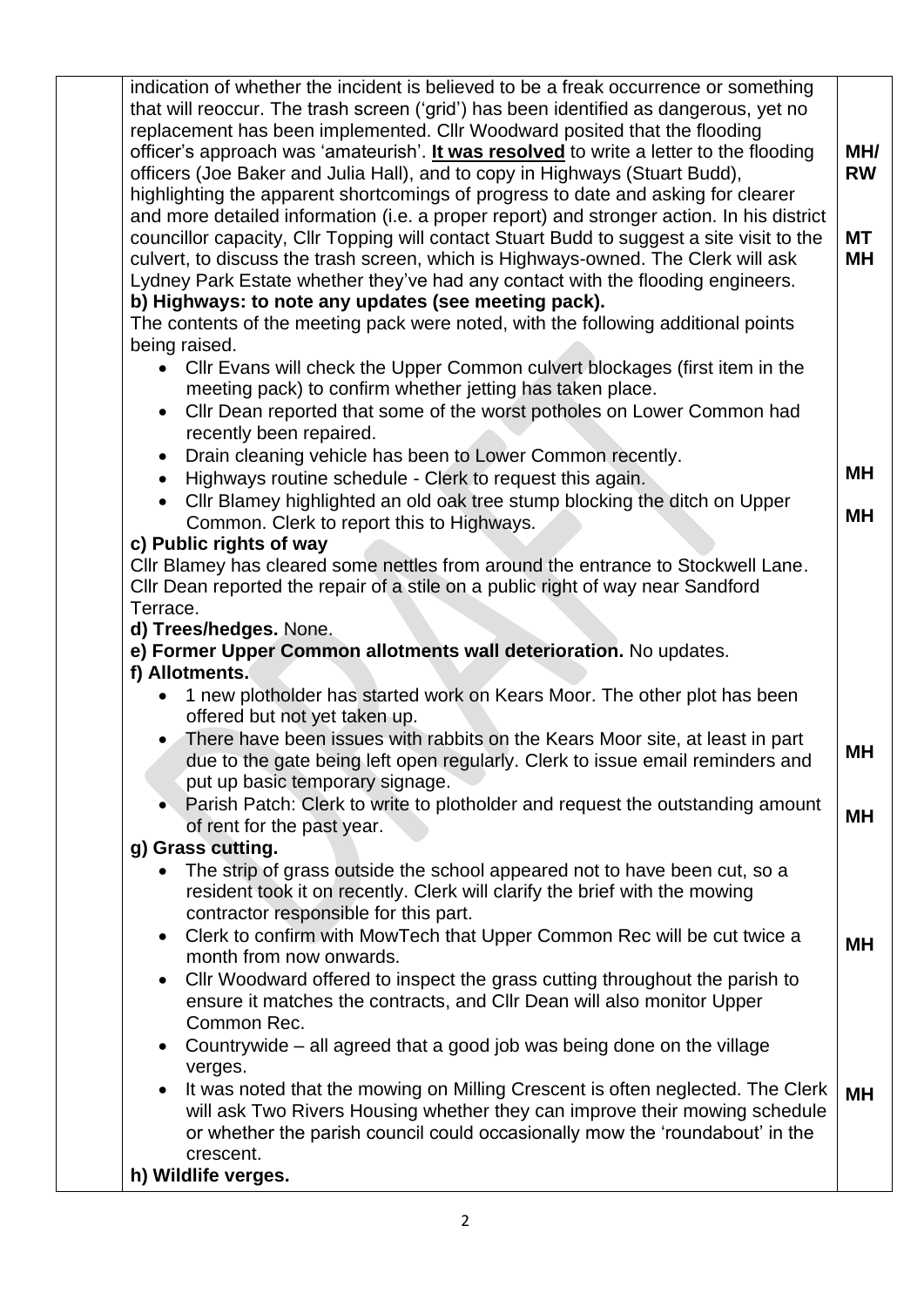|                      | • Cllr Dean has carried out an informal wildlife survey of the Stockwell Lane and<br>Taurus verges, and spotted some ragged robin. Plug plants will be planted<br>into the verges in autumn to boost diversity and the visual display for 2023.<br>The primary school is making plans to visit. An update for the Ducktown Echo<br>is being prepared.<br>i) Parish flower tubs.<br>• The Clerk has written to Tanya at MowTech to express thanks for her work on<br>these. Cllr Blamey volunteered to add a slow-release feed to the flower tubs,                                                                                                                                                                                                                                |                                                                                                                                                                                                     |                                                                                                                                                                                                                                                                                                                                                                                                                                                                                                                                                                                                                                                                                                                  |           |  |
|----------------------|----------------------------------------------------------------------------------------------------------------------------------------------------------------------------------------------------------------------------------------------------------------------------------------------------------------------------------------------------------------------------------------------------------------------------------------------------------------------------------------------------------------------------------------------------------------------------------------------------------------------------------------------------------------------------------------------------------------------------------------------------------------------------------|-----------------------------------------------------------------------------------------------------------------------------------------------------------------------------------------------------|------------------------------------------------------------------------------------------------------------------------------------------------------------------------------------------------------------------------------------------------------------------------------------------------------------------------------------------------------------------------------------------------------------------------------------------------------------------------------------------------------------------------------------------------------------------------------------------------------------------------------------------------------------------------------------------------------------------|-----------|--|
|                      | j) Bus Shelters.                                                                                                                                                                                                                                                                                                                                                                                                                                                                                                                                                                                                                                                                                                                                                                 | reimbursed by the council.                                                                                                                                                                          |                                                                                                                                                                                                                                                                                                                                                                                                                                                                                                                                                                                                                                                                                                                  |           |  |
|                      |                                                                                                                                                                                                                                                                                                                                                                                                                                                                                                                                                                                                                                                                                                                                                                                  | share this matter via Facebook and the Ducktown Echo.                                                                                                                                               | Update on mysterious dead birds of prey: one of the birds found by the bus<br>shelter was shot, according to the police, who are now investigating. Clerk to                                                                                                                                                                                                                                                                                                                                                                                                                                                                                                                                                     | <b>MH</b> |  |
|                      | k) Litter-picking. None.                                                                                                                                                                                                                                                                                                                                                                                                                                                                                                                                                                                                                                                                                                                                                         | council supports this change.                                                                                                                                                                       | I) Dog waste bins. It was noted that the dog waste bin collections have seemed<br>erratic for months. Cllr Topping is monitoring and will report back in July.<br>m) Ducktown Echo including possible changes to delivery arrangements.<br>• Virginia and John Ridley plan to step down from managing the distribution of<br>the Ducktown Echo, and Dave Crabbe has offered to take over. The parish                                                                                                                                                                                                                                                                                                             |           |  |
|                      | n) Weeding.                                                                                                                                                                                                                                                                                                                                                                                                                                                                                                                                                                                                                                                                                                                                                                      | weeding and is progressing through pavemented areas.                                                                                                                                                | Cllr Topping (as the contractor for the weeding in the parish) has begun the                                                                                                                                                                                                                                                                                                                                                                                                                                                                                                                                                                                                                                     |           |  |
|                      |                                                                                                                                                                                                                                                                                                                                                                                                                                                                                                                                                                                                                                                                                                                                                                                  |                                                                                                                                                                                                     |                                                                                                                                                                                                                                                                                                                                                                                                                                                                                                                                                                                                                                                                                                                  |           |  |
| 9.<br>030.<br>22/23  | $\bullet$<br>$\bullet$                                                                                                                                                                                                                                                                                                                                                                                                                                                                                                                                                                                                                                                                                                                                                           | some parts are working less well.<br>Park Estate could feed into council aims.<br>she would make efforts to bring forward their publication.<br>starting with such an item on the September agenda. | An initial open discussion: reviewing the Parish Plan and public outreach.<br>Cllr Dean suggested there is potential for improved public engagement. While<br>some parts appear to be working well, such as the road safety campaign,<br>Cllr Woodward highlighted how an annual plan, or simply 3/4 main goals,<br>would help communicate the council's focus as well as maintain that focus.<br>CIIr Dean underlined how stronger links with key partners such as Lydney<br>Cllr Woodward suggested that the minutes could be published sooner, and<br>shared on Facebook, and the Clerk advised that this was possible and that<br>It was resolved to review the parish plan and engagement from autumn 2023, |           |  |
|                      | At 8.58 Cllr Topping proposed extending the meeting by up to half an hour;<br>agreed unanimously.                                                                                                                                                                                                                                                                                                                                                                                                                                                                                                                                                                                                                                                                                |                                                                                                                                                                                                     |                                                                                                                                                                                                                                                                                                                                                                                                                                                                                                                                                                                                                                                                                                                  |           |  |
| 10.<br>031.<br>22/23 | <b>Finance</b><br>a) To approve training costs: Introduction to Local Councils for Cllr Dean, and<br>Chairmanship Skills for Cllr Topping, plus any others requested.<br>Approved - £14 for Introduction to Local Councils and £35 for Chairmanship Skills.<br>b) To consider purchasing a small projector to aid with geographical<br>discussions and transparency (shortlist emailed to councillors in advance). A<br>discussion took place on the merits of various models and the pitfalls of projectors in<br>general. It was resolved to seek further information regarding transport-ability and<br>bulb resilience, warranty options, and visibility in a lit room.<br>c) To approve this month's payments.<br>Approved as follows.<br>Payee<br><b>Details</b><br>Amount |                                                                                                                                                                                                     |                                                                                                                                                                                                                                                                                                                                                                                                                                                                                                                                                                                                                                                                                                                  |           |  |
|                      | M Humphries                                                                                                                                                                                                                                                                                                                                                                                                                                                                                                                                                                                                                                                                                                                                                                      | Clerk Pay May 2022                                                                                                                                                                                  | 383.52                                                                                                                                                                                                                                                                                                                                                                                                                                                                                                                                                                                                                                                                                                           |           |  |